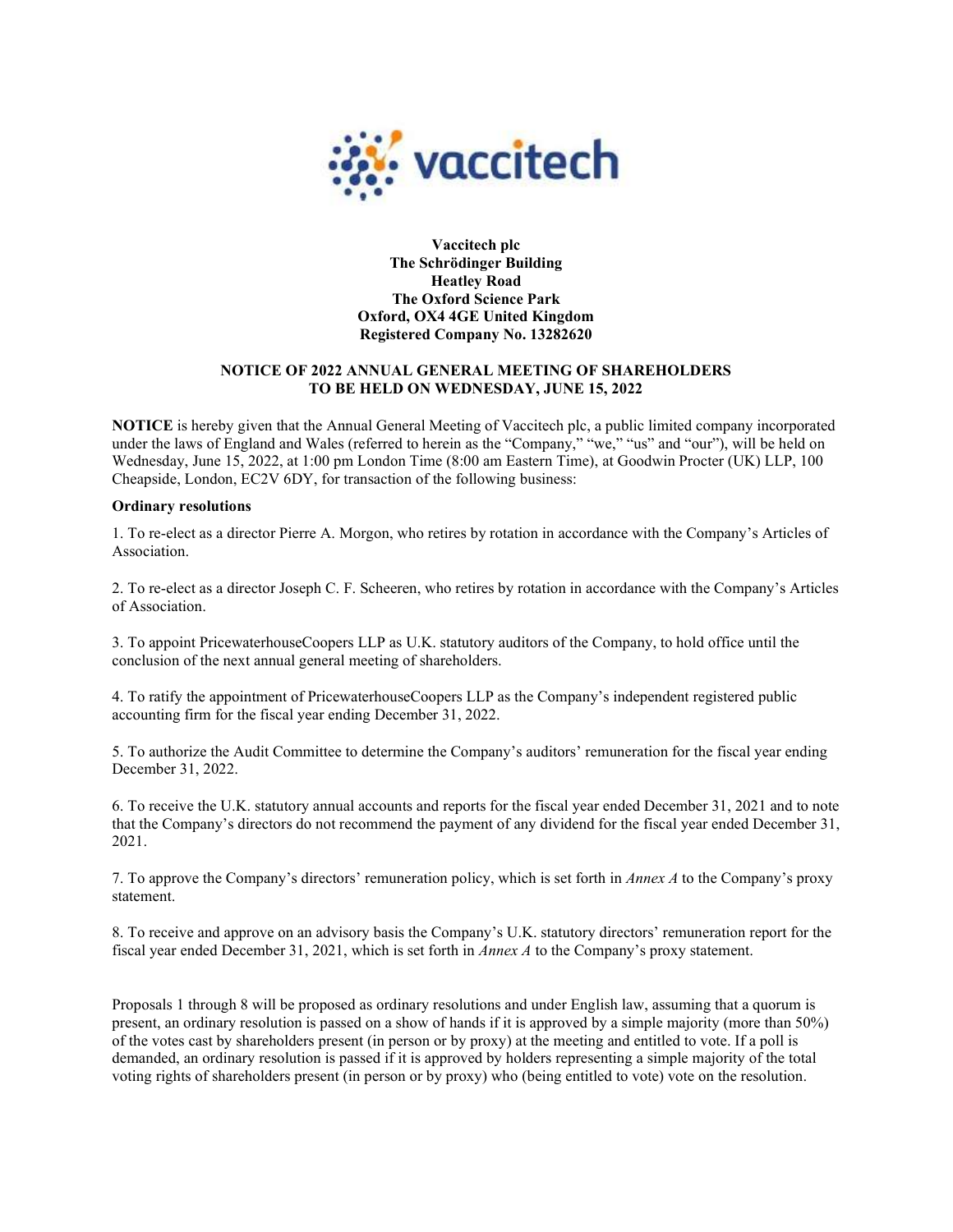The result of the shareholder votes on the ordinary resolutions in proposals 3, 4, 6, 7 and 8 regarding the appointment of PricewaterhouseCoopers LLP as our U.K. statutory auditors, ratification of the appointment of PricewaterhouseCoopers LLP as the Company's independent registered public accounting firm, receipt of our U.K. statutory annual accounts and reports for the fiscal year ended December 31, 2021, approval of the Company's directors' remuneration policy and approval of our U.K. statutory directors' annual report on remuneration for the fiscal year ended December 31, 2021 will not require our Board of Directors or any committee thereof to take any action. Our Board of Directors values the opinions of our shareholders as expressed through such votes and will carefully consider the outcome of the votes on proposals 3, 4, 6, 7 and 8.

The results of any polls taken on the resolutions at the Annual General Meeting and any other information required by the U.K. Companies Act 2006 will be made available on our website (www.vaccitech.co.uk/) as soon as reasonably practicable following the Annual General Meeting and for the required period thereafter.

## BY ORDER OF THE BOARD Registered Office

/s/ Georgy Egorov

Georgy Egorov Company Secretary May 13, 2022

The Schrödinger Building Heatley Road The Oxford Science Park Oxford OX4 4GE, United Kingdom Registered in England and Wales No. 13282620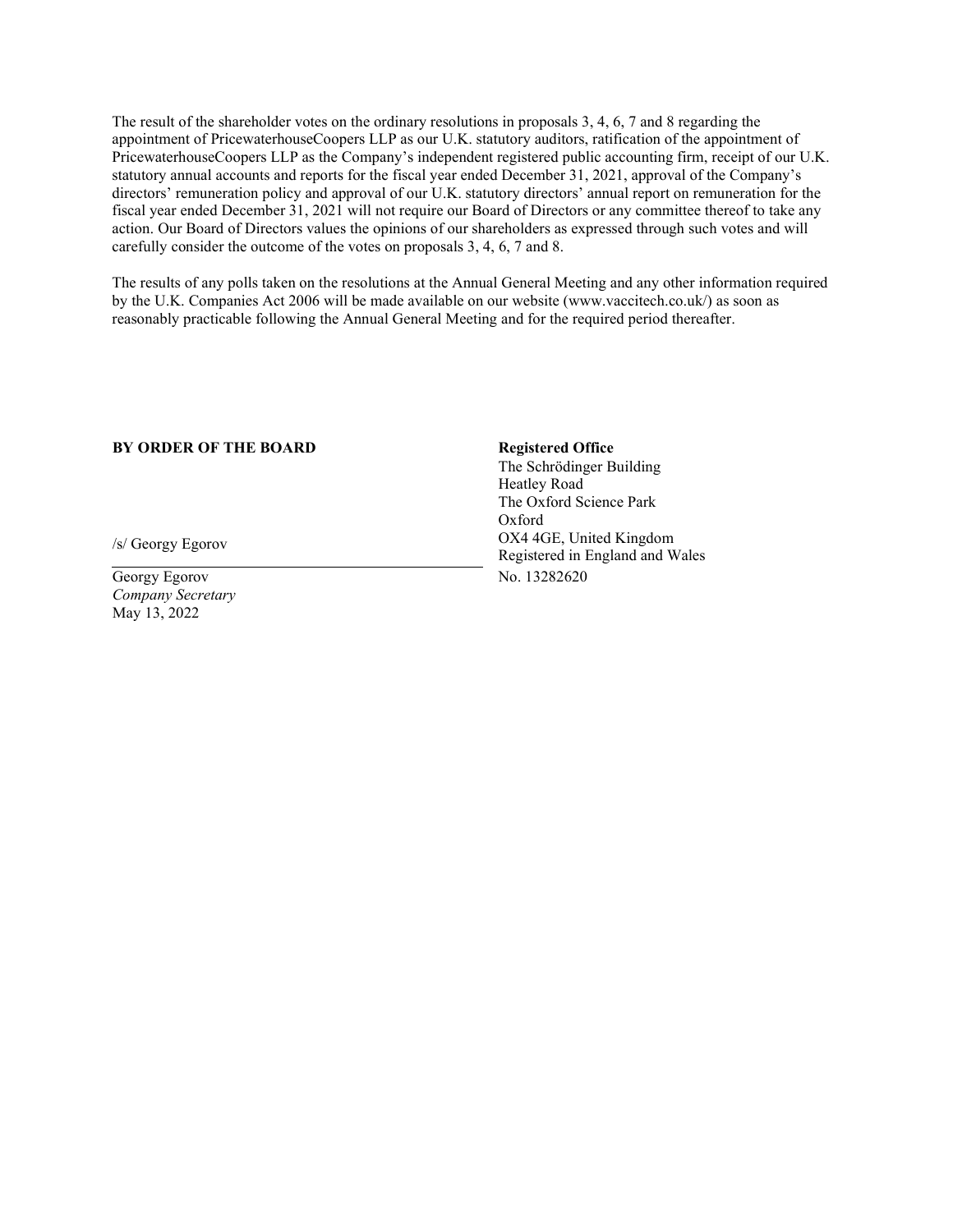## Notes for holders of Ordinary Shares

(a) Only those members registered in the register of members of the Company at 6:30 p.m. London Time (1:30 p.m. Eastern Time) on June 13, 2022 will be entitled to attend and vote at the Annual General Meeting ("AGM") in respect of the number of ordinary shares registered in their name at the time. Changes to entries on the relevant register after that deadline will be disregarded in determining the rights of any person to attend and vote at the AGM. Should the AGM be adjourned to a time not more than 48 hours after the deadline, the same deadline will also apply for the purpose of determining the entitlement of members to attend and vote (and for the purpose of determining the number of votes they may cast) at the adjourned AGM. Should the AGM be adjourned for a longer period, then to be so entitled, members must be entered on the Register at the time which is 48 hours before the time fixed for the adjourned AGM or, if the Company gives notice of the adjourned AGM, at the time specified in the notice.

(b) Any member may appoint a proxy to attend, speak and vote on his/her behalf. A member may appoint more than one proxy in relation to the AGM provided that each proxy is appointed to exercise the rights attached to a different share or shares of the member. A proxy need not be a member but must attend the meeting in person. Proxy forms should be lodged with the Company's Registrar (Computershare) not later than 1:00 p.m. London Time (8:00 a.m. Eastern Time) on June 13, 2022. Completion and return of the appropriate proxy form does not prevent a member from attending and voting in person if he/she is entitled to do so and so wishes. The attached proxy statement explains proxy voting and the matters to be voted on in more detail. Please read the proxy statement carefully. For specific information regarding the voting of your ordinary shares, please refer to the proxy statement under the section entitled "Questions and Answers About Voting."

(c) Any corporation which is a member can appoint one or more corporate representatives who may exercise on its behalf all of its powers as a member provided that they do not do so in relation to the same shares.

(d) In the case of joint holders, the vote of the senior holder who tenders the vote whether in person or by proxy will be accepted to the exclusion of the votes of any other joint holders. For these purposes, seniority shall be determined by the order in which the names stand in the Company's relevant register or members for the certificated or uncertificated shares of the Company (as the case may be) in respect of the joint holding.

(f) As of May 12, 2022 (being the last practicable date before circulation of this Notice), the Company's issued ordinary share capital consisted of 37,200,321 ordinary shares, carrying one vote each.

(g) Under s527 of the U.K. Companies Act 2006, members meeting the threshold requirement set out in that section have the right to require the Company to publish on a website a statement setting out any matter relating to: (i) the audit of the Company's accounts (including the auditor's report and the conduct of the audit) that are to be laid before the AGM; or (ii) any circumstance connected with an auditor of the Company ceasing to hold office since the previous meeting at which annual accounts and reports were laid in accordance with s437 of the U.K. Companies Act 2006. The Company may not require the shareholders requesting any such website publication to pay its expenses in complying with ss527 or 528 of the U.K. Companies Act 2006. Where the Company is required to place a statement on a website under s527 of the U.K. Companies Act 2006, it must forward the statement to the Company's auditor not later than the time when it makes the statement available on the website. The business which may be dealt with at the AGM includes any statement that the Company has been required, under s527 of the U.K. Companies Act 2006, to publish on a website.

(h) Except as set out in the notes to this Notice, any communication with the Company in relation to the AGM, including in relation to proxies, should be sent to the Company's Registrar, Computershare, The Pavilions, Bridgwater Road, Bristol BS13 8AE, United Kingdom. No other means of communication will be accepted. In particular, you may not use any electronic address provided either in this notice or in any related documents to communicate with the Company for any purpose other than those expressly stated.

(i) Copies of the service agreement for our executive director and of the letters of appointment for our non-executive directors will be available for inspection at the registered office of the Company during normal business hours on any week day (public holidays excepted) and at the place of the AGM for one hour before the meeting and at the meeting itself.